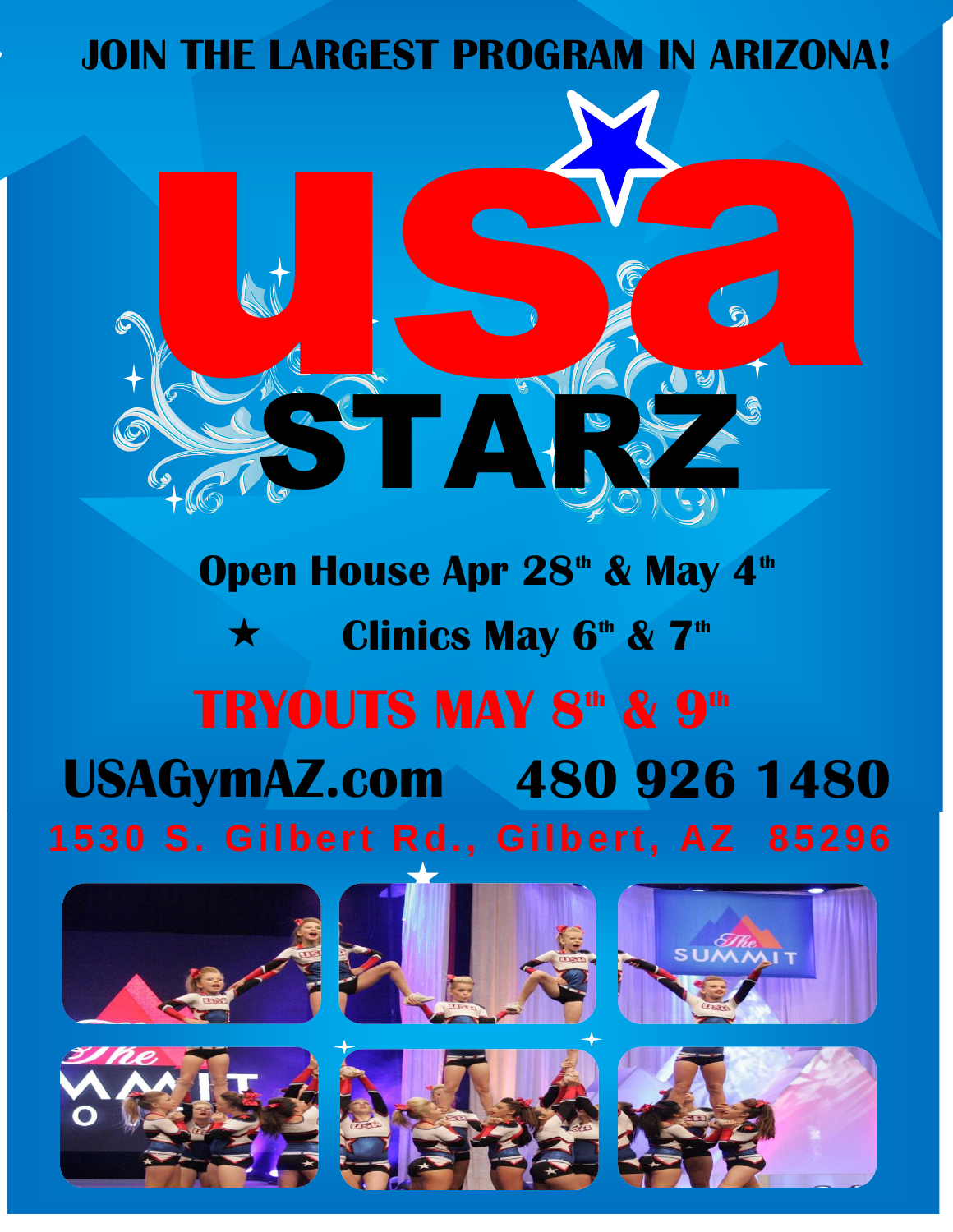

**Welcome to the USA STARZ program!** We are both the largest cheer program in the Valley and the largest youth training facility in Arizona! USA Starz offers cheer teams ranging in age from Tiny (ages 4 – 5) to International Teams (ages 14 and up). We have programs for both All Star Cheer and Prep Teams!

### **Why are we successful?**

We have developed our cheer program to build strength, flexibility and the technical skills to be successful in the sport. Our USA cheer coaches are former college and All-Star cheer athletes that are USASF certified with years

of experience coaching in successful programs. Our tumbling coaches are college or level 10 athletes that have been coaching with us for years. USA has been coaching competitive teams in the East Valley for over 35 years. We have 3 large gyms at two locations in Gilbert and Queen Creek. We have over 100 coaches on staff!

# **ALL STAR CHEER**

www

### **Join us for Tryout Clinics:**

We are excited for you to meet our coaches and visit our facility! USA will host an Open House on Tuesday, April 28<sup>th</sup> at 7:00 and Monday, May  $4<sup>th</sup>$  at 7:00.

Clinics will be held on Wednesday and Thursday, May 6 and 7. Tryouts will be held Friday and Saturday, May 8 and 9. Attending clinics during the appropriate age level is required. The clinics are an opportunity for the coaches to evaluate the athlete's jumps, tumbling and skills. It allows the new team member to meet other members on team and the coaches! Friday and Saturday the athletes will be evaluated for their skills and to identify their best placements.

Clinics and Tryouts for the 2015 – 2016 Season are Wednesday and Thursday, May 6 and 7:

| Ages:    | Day              | <b>Times</b>     |
|----------|------------------|------------------|
| $4 - 8$  | <b>Wed/Thurs</b> | $4:00 - 5:30$ pm |
| $9 - 14$ | <b>Wed/Thurs</b> | $5:30 - 7:30$ pm |
| $15 +$   | <b>Wed/Thurs</b> | $7:30 - 9:00$ pm |

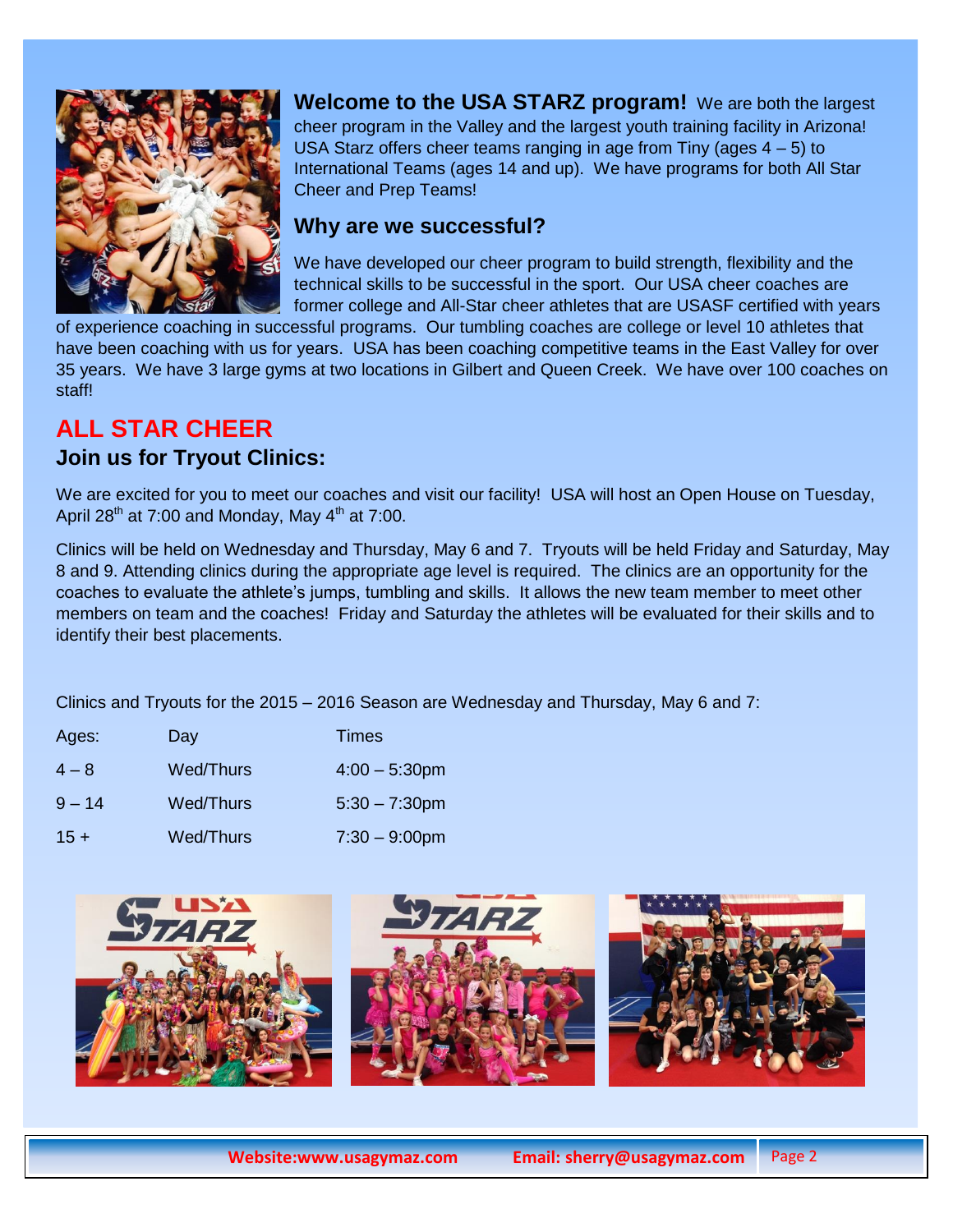### **Clinic and Try-Out Check List:**

Be sure to arrive with these items already completed:

- Copy of Birth Certificate and ID (unless currently a Starz Team Member)
- Application and Release Form
- Completed membership form (online at [www.usagymaz.com](http://www.usagymaz.com/) under the parent portal)
- **\$45** Clinic / Tryout fee for new members / **\$35** for returning team members

New members must attach a school picture / or other picture to their application,

Last date for all paperwork and fees to be turned in, in order to tryout on May 8<sup>th</sup> and 9th is on Thursday night, May 7th during the Clinics. Paperwork must be turned in and fee must be paid to select a tryout time on Friday and Saturday.

## **Private Try-Out:**

A private try out is possible upon request. A **\$55 fee** will be required at the time of the tryout in addition to the required paperwork. Private tryouts can be arranged by calling the gym at 480-926-1480.

### **Team Placements:**

USA follows USASF guidelines and rules for all teams. Each level has both tumbling and stunting requirements that are carefully considered in all placement decisions. Tumbling expectations by level will be handed out during Open House and Clinics. USA places levels that are best fit for the team's strengths. All athletes that try out are placed on a team based on age and skill level. There are many additional factors in the team placement decision. Teams are placed by the coach's best assessment of the skills level of the athlete and the skills needed for a team to be successful. Athletes

have the opportunity to move to a higher team during the summer if the athlete gains additional skills.

### **Program Costs:**

www

**Gym Tuition:** Annual registration is \$35 per member for the gym. USA offers several benefits for being a member including reduced gym activity fees, open gym access, monthly coupons (via email), a monthly gym newsletter and a free USA T-Shirt. Monthly tuition is:

| Tinys:         |       | \$110 Practice twice a week for 1 hour – travel once in season                              |
|----------------|-------|---------------------------------------------------------------------------------------------|
| Minis:         | \$125 | Practice twice a week for 1.5 hours – travel once in season                                 |
| Level 1 and 2: |       | \$175 Practice twice a week for 2 hours – travel twice in the season                        |
|                |       | All Level 3, 4 and 5: \$190 Practice three times a week – travel 3 to 5 times during season |
| International: | \$50  | Practice three times a week - travel 4 to 5 times during season                             |





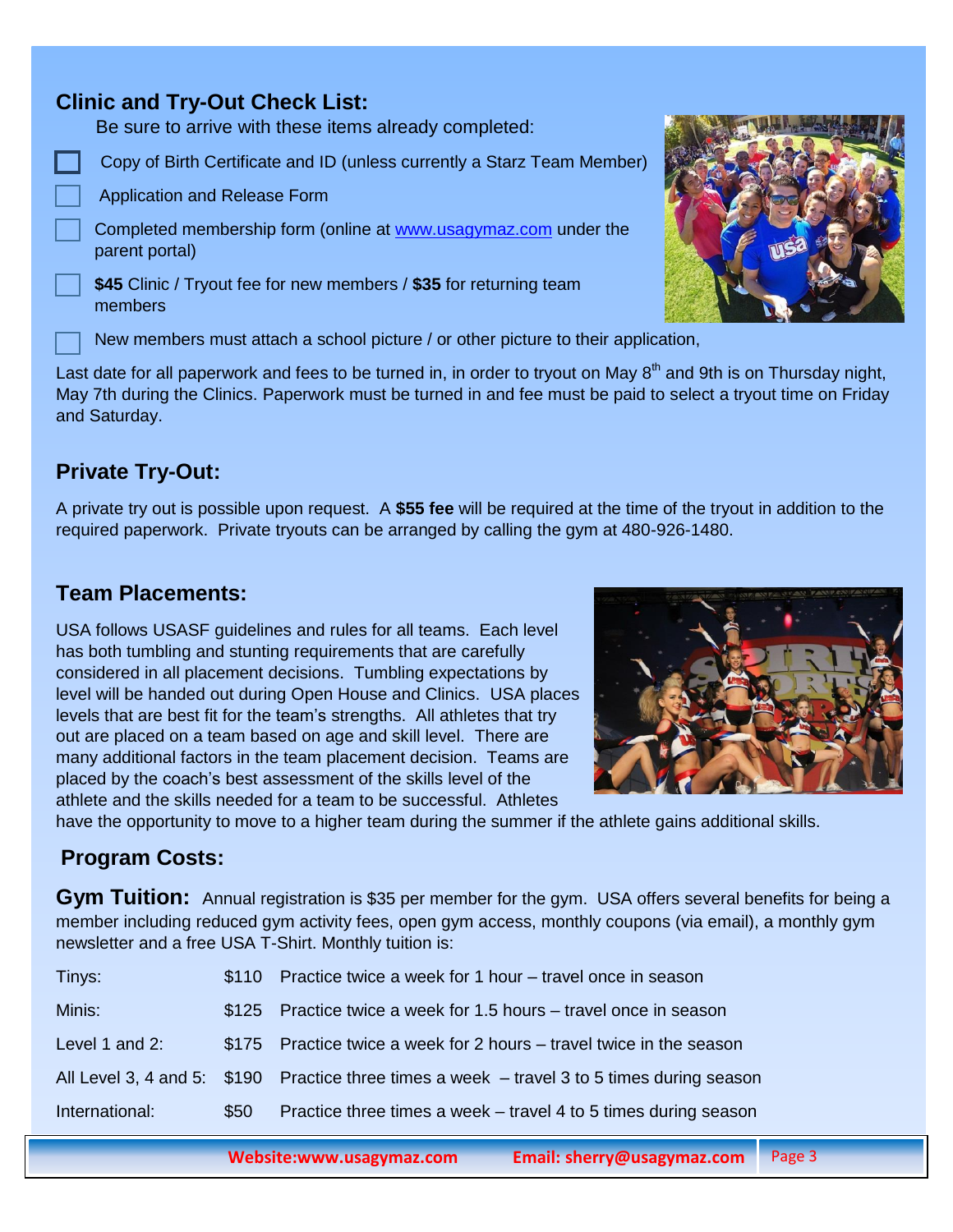## **Competition, USASF and PSO fees:**

USA has a Parent Support Organization that is a not-for-profit that supports our Special Needs team and provides fund raisers for our athletes that need to raise funds for assistance with competition fees. The PSO also pays USASF the \$35 fee to register athletes. The PSO supports the team members throughout the year and ends the year with a formal Awards Ceremony for our athletes. The annual PSO fees are \$65 per athlete.

### An **estimate** for next year's PSO fees that *include USASF, competition fees and PSO fees* is:

| Tiny and Minis:                   | $$450 + $100$ |
|-----------------------------------|---------------|
| Youth, Jr and Sr Levels $1 - 3$ : | $$750 + $100$ |
| Level 4 and 5 Teams:              | $$950 + $100$ |
| <b>Worlds Teams:</b>              | $$950 + $100$ |



**Champions Team**

### Travel Expenses:

Travel expense for out of state competitions is not covered in the PSO Fees. The PSO does provide Charter Buses to out of state competitions and team hotel blocks. The PSO fees do not include additional travel costs for Worlds or Summit bids.

### **Other All Star Team Expenses:**

Other team fees include:

www

| \$500 Due June 25 |  |
|-------------------|--|
|                   |  |

| <b>Practice clothes:</b> |  | \$185 Due May 15 |
|--------------------------|--|------------------|
|--------------------------|--|------------------|

*Includes: 2 Nike Pros, 3 tank tops and 2 sports bras.* 

| Shoes - Last Pass Shoe Code on line | \$72<br>Ordered online with our code |
|-------------------------------------|--------------------------------------|
|-------------------------------------|--------------------------------------|

Choreography camp / music fee \$350 Due July 1 / August 1 depending on camp date

*All team members pay for choreography and music – whether they are present for camp or not.* 

Team Warm Ups, backpacks, and other optional items are for sale during Uniform Ordering